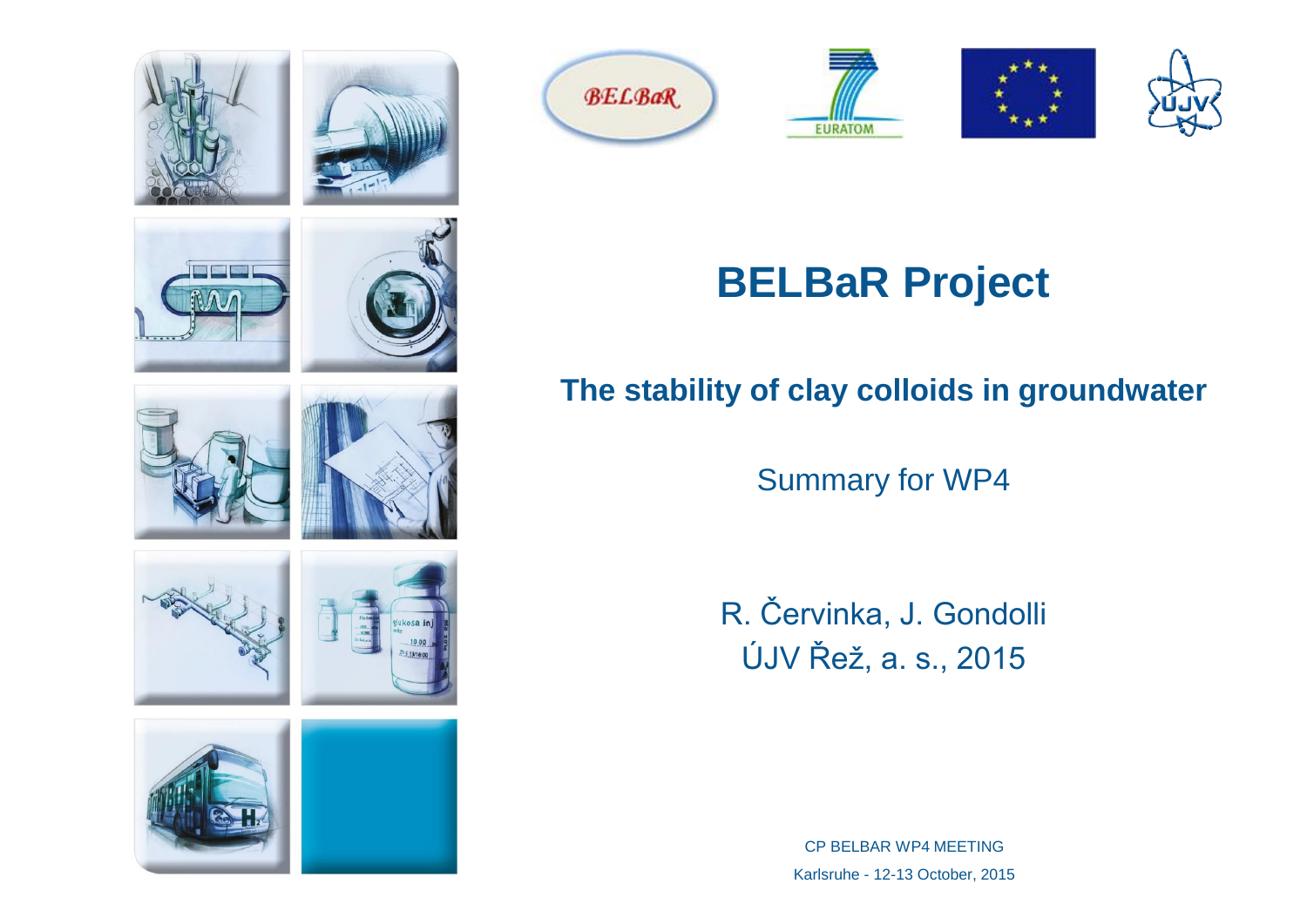### **Issue: Colloid stability controlling processes**

### Coagulation of clay dispersions by:

- **n** inorganic cations
- $\blacksquare$  effect of anions
- effect of pH
- **effect of organic substances (humic acids)**
- **coagulation kinetics**

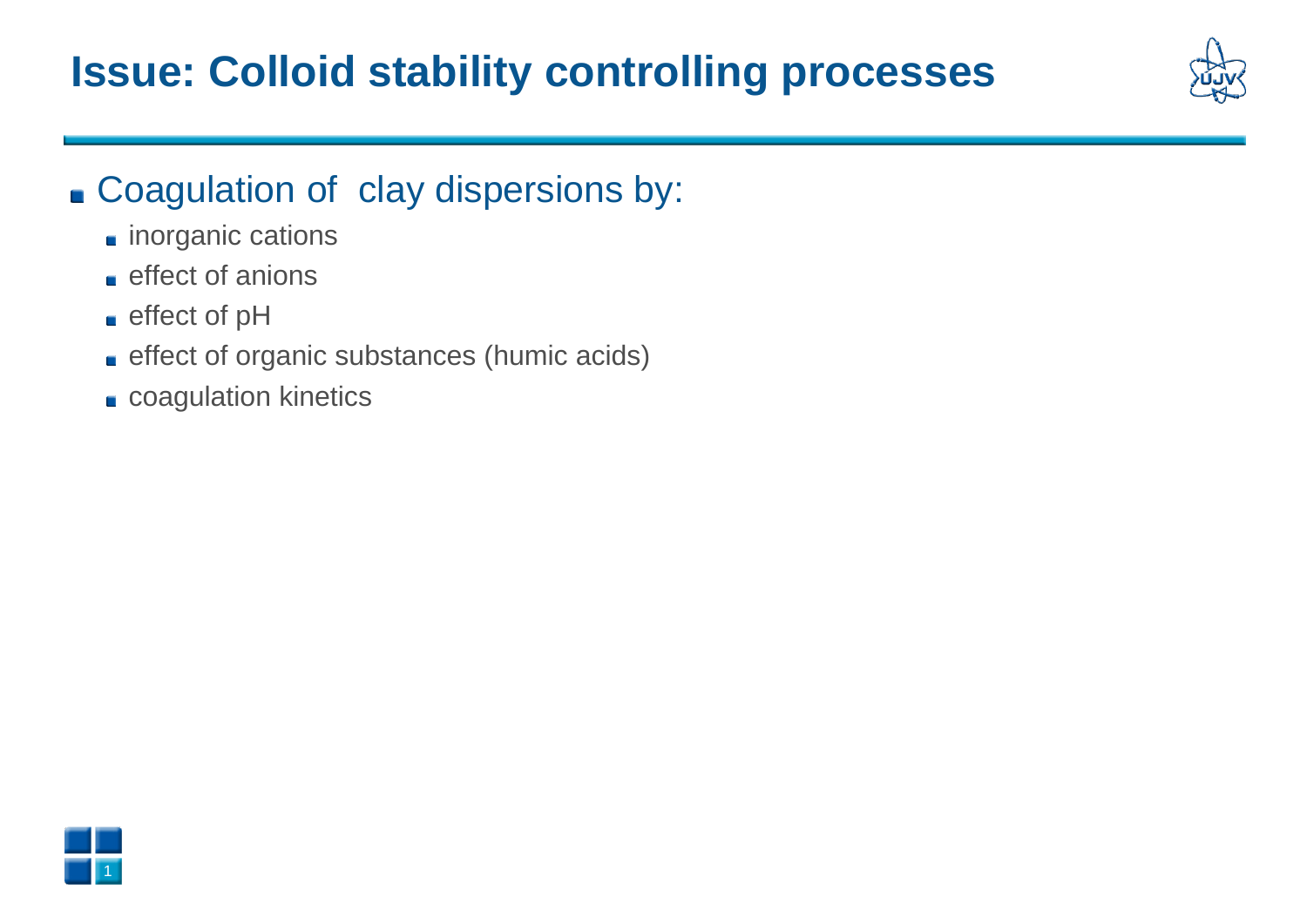# **Issue: Colloid stability controlling processes inorganic cations**



### ■ Series of test-tube tests

- The  $C_C$  of univalent cations (Na<sup>+</sup>, K<sup>+</sup>) and divalent cations (Ca<sup>2+</sup>, Mg<sup>2+</sup>) were determined in the series of test-tube coagulation tests
- Bentonite B75 in Na<sup>+</sup> as suspension in distilled water (0.005 %, 0.05 % and 0.5 % w/w)
- Electrolytes (NaCl, KCl, CaCl<sub>2</sub> and MgCl<sub>2</sub>)
- The final pH of solutions from 6.0 to 7.4
- The visual inspection after 30 min. after the mixing, 24 hours after the re-mixing of the suspension and more than 48 hours and later with laser light beam<sup>1)</sup>. Colloids presence confirmed by photon cross correlation spectroscopy (PCCS)





1} Berg J. C. (2010). An Introduction to Interfaces and Colloids: The Bridge to Nanoscience. World Scientific Publishing Co. Pte. Ltd., Singapore, 785 pp.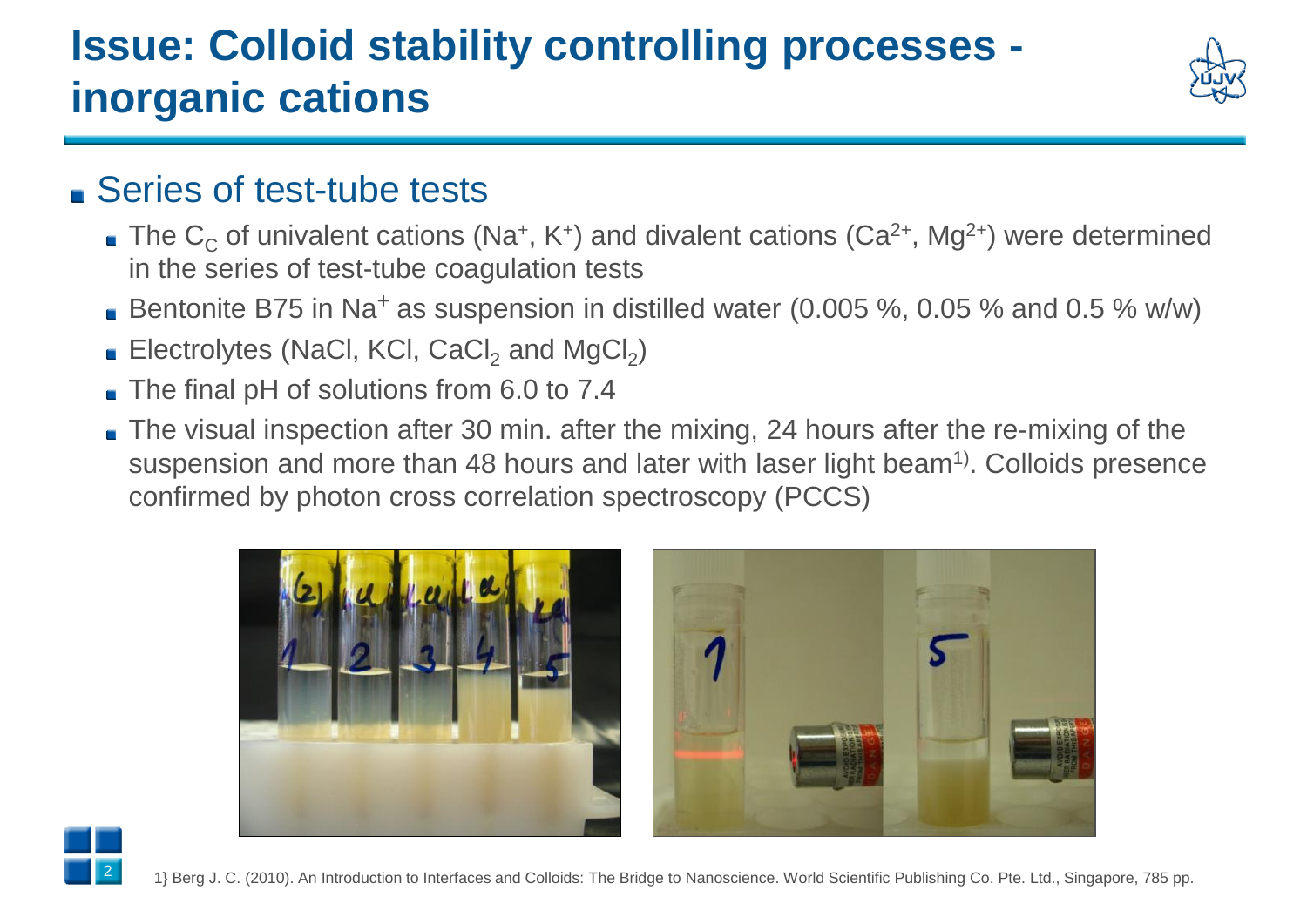## **Issue: Colloid stability controlling processes inorganic cations**



### Does the cation exchange influence the  $C_{\rm C}$ ?

For dilute clay suspensions (up to 5g/l), the effect of cation exchange on  $C_C$  was not observed

|        |                  | B75 Na+ 15/11/12 Clay susp. - pool of exchangeable cations |                |              |
|--------|------------------|------------------------------------------------------------|----------------|--------------|
|        | Cation occupancy | $0.005\%$ w/w                                              | $0.05\,\%$ w/w | $0.5\%$ w/w  |
|        | meq/100g         | 50                                                         | 500            | 5000 mg/l    |
| $Na+$  | 33.97            | 0.0                                                        | 0.2            | $1.7$ mmol/l |
| $K +$  | 1.39             | 0.0                                                        | 0.0            | $0.1$ mmol/l |
| $Mg2+$ | 6.21             | 0.0                                                        | 0.0            | $0.2$ mmol/l |
| $Ca2+$ | 19.24            | 0.0                                                        | 0.0            | $0.5$ mmol/l |

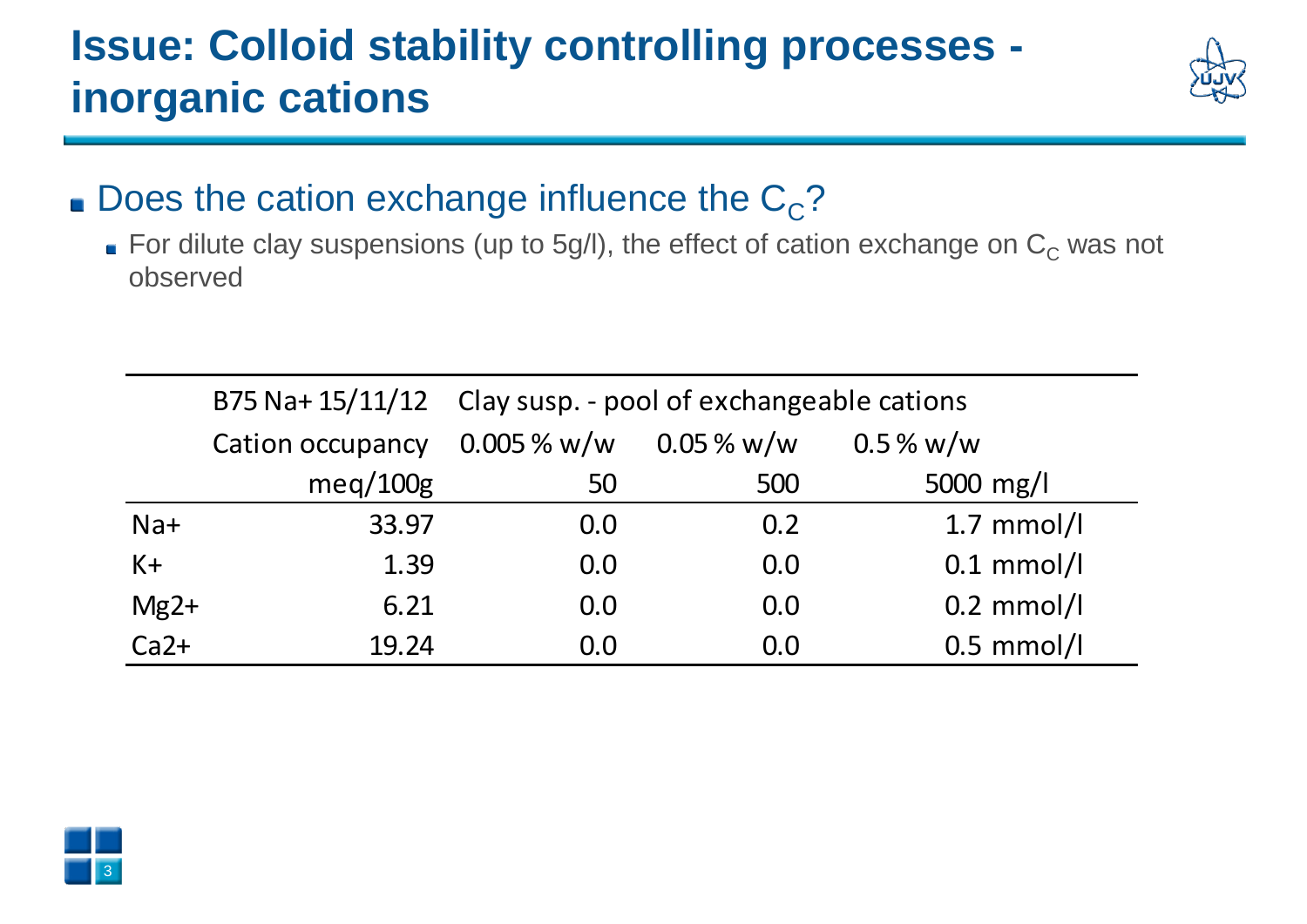## **Issue: Colloid stability controlling processes inorganic cations**







**Importance of divalent cations. The effect of increasing CCC with the solid content (concentration of bentonite in suspension).**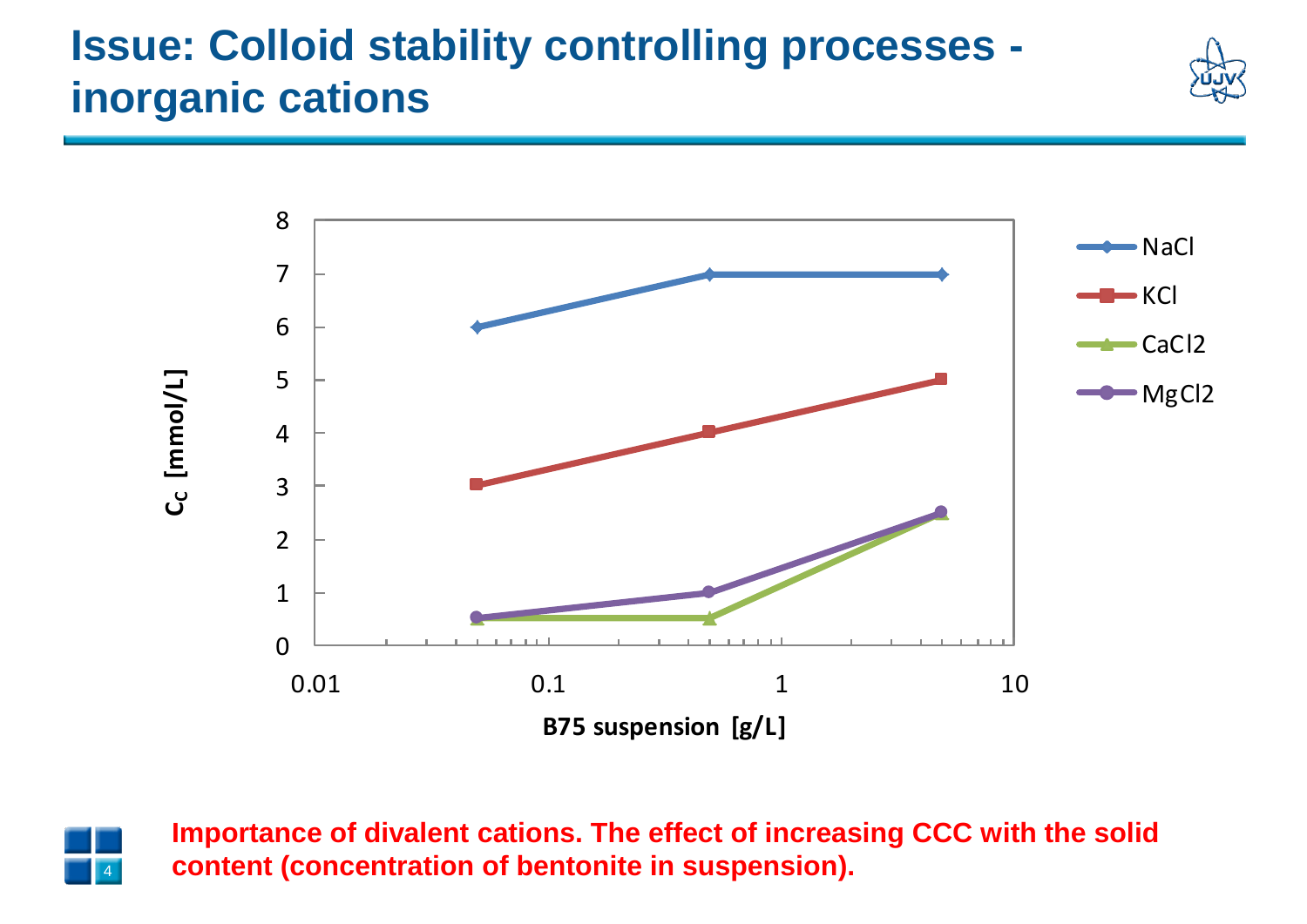## **Issue: Colloid stability controlling processes inorganic cations (extended)**



### ■ Series of test-tube tests

- The previous results were extended ->  $\rm C_c$  of univalent cations (Li+, Na+, K+, Rb+, Cs+) and divalent cations  $(Ca^{2+}, Mg^{2+})$  were determined in the series of test-tube coagulation tests
- Bentonite B75 in Na<sup>+</sup> as suspension in distilled water (only for 50 mg/l)
- Electrolytes (LiCl, NaCl, KCl, RbCl, CsCl and  $CaCl<sub>2</sub>$ , MgCl<sub>2</sub>)
- The same visual and laser beam inspection, but the time was prolonged. Colloids presence confirmed more precisely by photon cross correlation spectroscopy (PCCS)

| <b>Salt</b> | $\mathbf{C}_{\mathrm{c}}$<br>(mmol/l) | coagulation<br>time(h) | pH  | <b>First lower</b><br>concentration<br>below $c_c$ (mmol/l) | <b>PCCS</b><br>$\phi$ <sub>h</sub> (nm) |
|-------------|---------------------------------------|------------------------|-----|-------------------------------------------------------------|-----------------------------------------|
| <b>LiCI</b> | 5                                     | 120                    | 6.7 | 4                                                           | 554                                     |
| <b>NaCl</b> | 5                                     | 72                     | 6.3 | not measured                                                | not measured                            |
| KCI         | 3                                     | 72                     | 6.1 | 2                                                           | 756                                     |
| <b>RbCl</b> | 3                                     | 120                    | 6.5 | $\overline{2}$                                              | 582                                     |
| <b>CsCI</b> | 3                                     | 120                    | 6.6 | $\overline{2}$                                              | 534                                     |



**The C<sup>C</sup> of univalent alkaline metal cations lies in range 2 to 5 mmol/l and their effect on coagulation is similar.**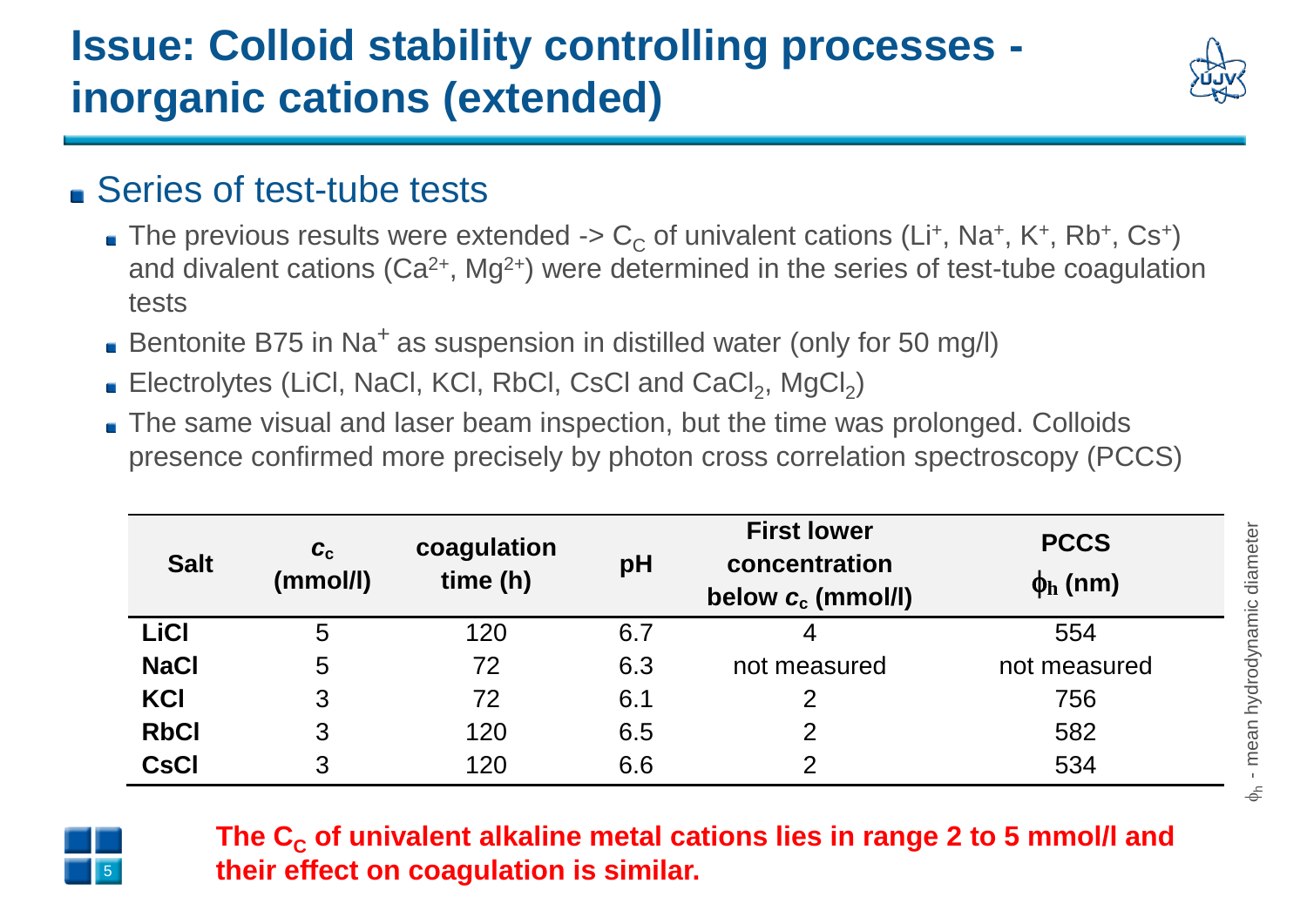# **Issue: Colloid stability controlling processes effect of anions**



### ■ Series of test-tube tests

- $\bullet$  The C<sub>c</sub> of Na<sup>+</sup> and Mg<sup>2+</sup> were determined in the series of test-tube coagulation tests
- Bentonite B75 in Na<sup>+</sup> as suspension in distilled water (only for 50 mg/l)
- Different electrolytes (NaCl, NaNO<sub>3</sub>, Na<sub>2</sub>SO<sub>4</sub>, Na<sub>3</sub>PO<sub>4</sub> and MgCl<sub>2</sub>, Mg(NO<sub>3</sub>)<sub>2</sub>, MgSO<sub>4</sub>)

| <b>Salt</b>                     | $c_{c}$<br>(mmol/l)                              | $\mathcal{C}_{\text{c}(\text{cation})}$<br>(mekv/l) | pH  | <b>First lower</b><br>concentration<br>below $c_c$ (mmol/l) | <b>PCCS</b><br>$\phi_{\rm h}$ (nm) |
|---------------------------------|--------------------------------------------------|-----------------------------------------------------|-----|-------------------------------------------------------------|------------------------------------|
| <b>NaCl</b>                     | 5                                                | 5                                                   | 6.3 | not measured                                                | not measured                       |
| NaNO <sub>3</sub>               | 6                                                | 6                                                   | 6.0 | 5                                                           | 870                                |
| Na <sub>2</sub> SO <sub>4</sub> | 3                                                | 6                                                   | 6.1 | 2                                                           | approx. 1000                       |
| Na <sub>3</sub> PO <sub>4</sub> | no coagulation at given phosphate concentrations |                                                     |     |                                                             |                                    |

| <b>Salt</b>                       | $\boldsymbol{c}_{\rm c}$<br>(mmol/l) | pH  | <b>First lower</b><br>concentration below $c_c$<br>(mmol/l) | <b>PCCS</b><br>$\phi_{h}$ (nm) |
|-----------------------------------|--------------------------------------|-----|-------------------------------------------------------------|--------------------------------|
| MgCl <sub>2</sub>                 | 0.5                                  | 6.7 | 0.1                                                         | 790                            |
| Mg(NO <sub>3</sub> ) <sub>2</sub> | 0.5                                  | 6.4 | 0.1                                                         | 500                            |
| MgSO <sub>4</sub>                 | 0.5                                  | 6.1 | 0.1                                                         | 476                            |



#### **No significant effect of varying anions at given conditions was found.**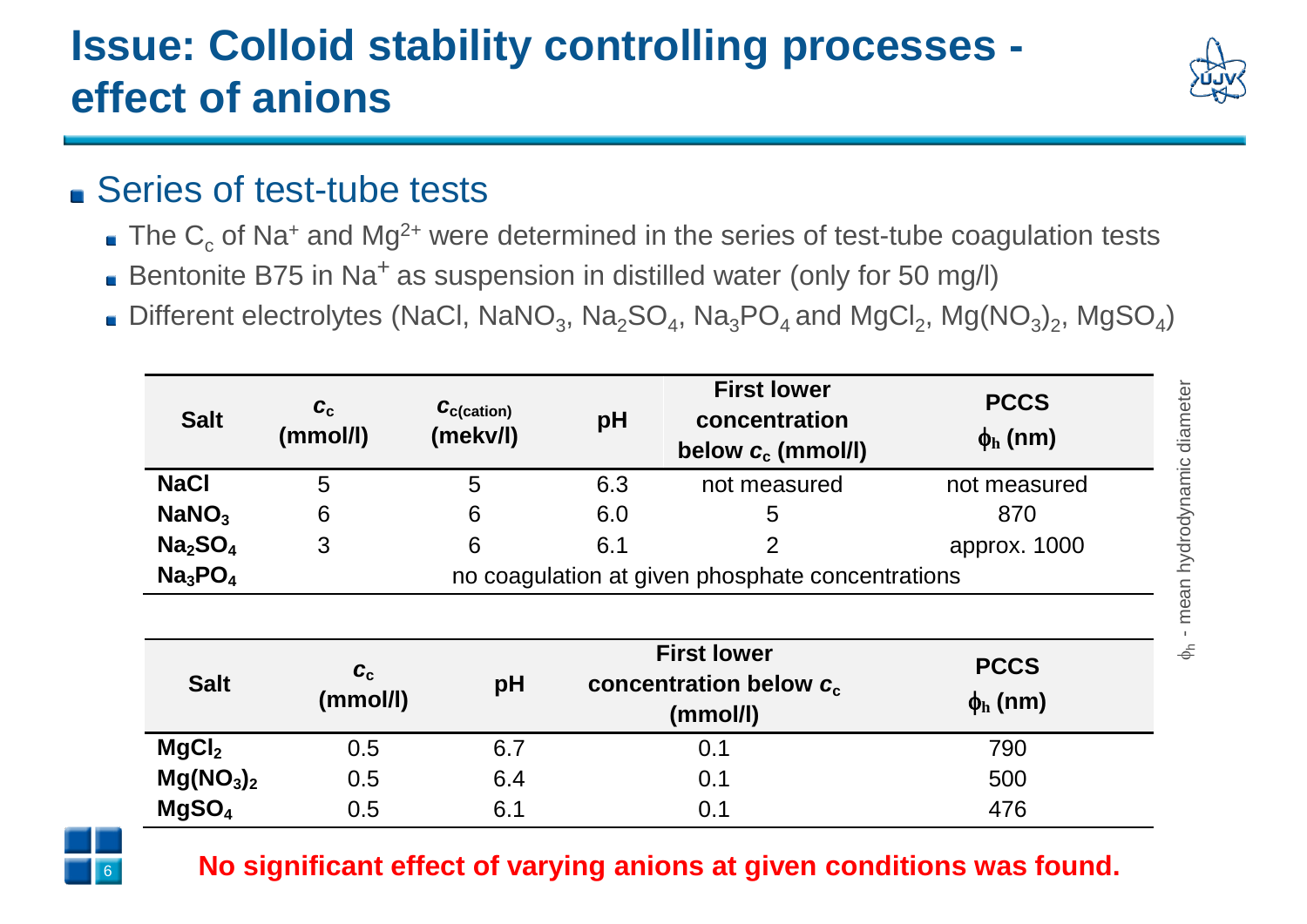## **Issue: Colloid stability controlling processes – complex system (groundwater)**



**Comparison of the composition of SGW and the determined**  $C_{\text{C}}$ values of selected ions

|           |      | <b>Concentration in SGW</b> | $c_c$ of selected cation |  |  |
|-----------|------|-----------------------------|--------------------------|--|--|
|           | mg/l | mmol/l                      | mmol/l                   |  |  |
| <b>Na</b> | 10.6 | 0.5                         | 6                        |  |  |
|           | 1.8  | 0.05                        | 3                        |  |  |
| Ca        | 27   | 0.7                         | 0.5                      |  |  |
| <b>Mg</b> | 6.4  | 0.3                         | 0.5                      |  |  |

Synthetic granitic groundwater – composition based on groundwaters from granitic Bohemian Massif 1)

■ Confirmation by coagulation experiments with suspension of purified bentonite B75 in Na<sup>+</sup> and raw bentonite BaM in SGW (three suspensions 500, 50 and 5 mg/l)

**In complex system (e.g. groundwater), the coagulation effect of selected ions can be added up separately for the univalent ions, and divalent ions that are more effective coagulants. The coagulation tests in SGW for raw bentonite BaM and for B75 in Na<sup>+</sup> form demonstrated identical results. Colloid particles in these groundwater coagulate and settle.**

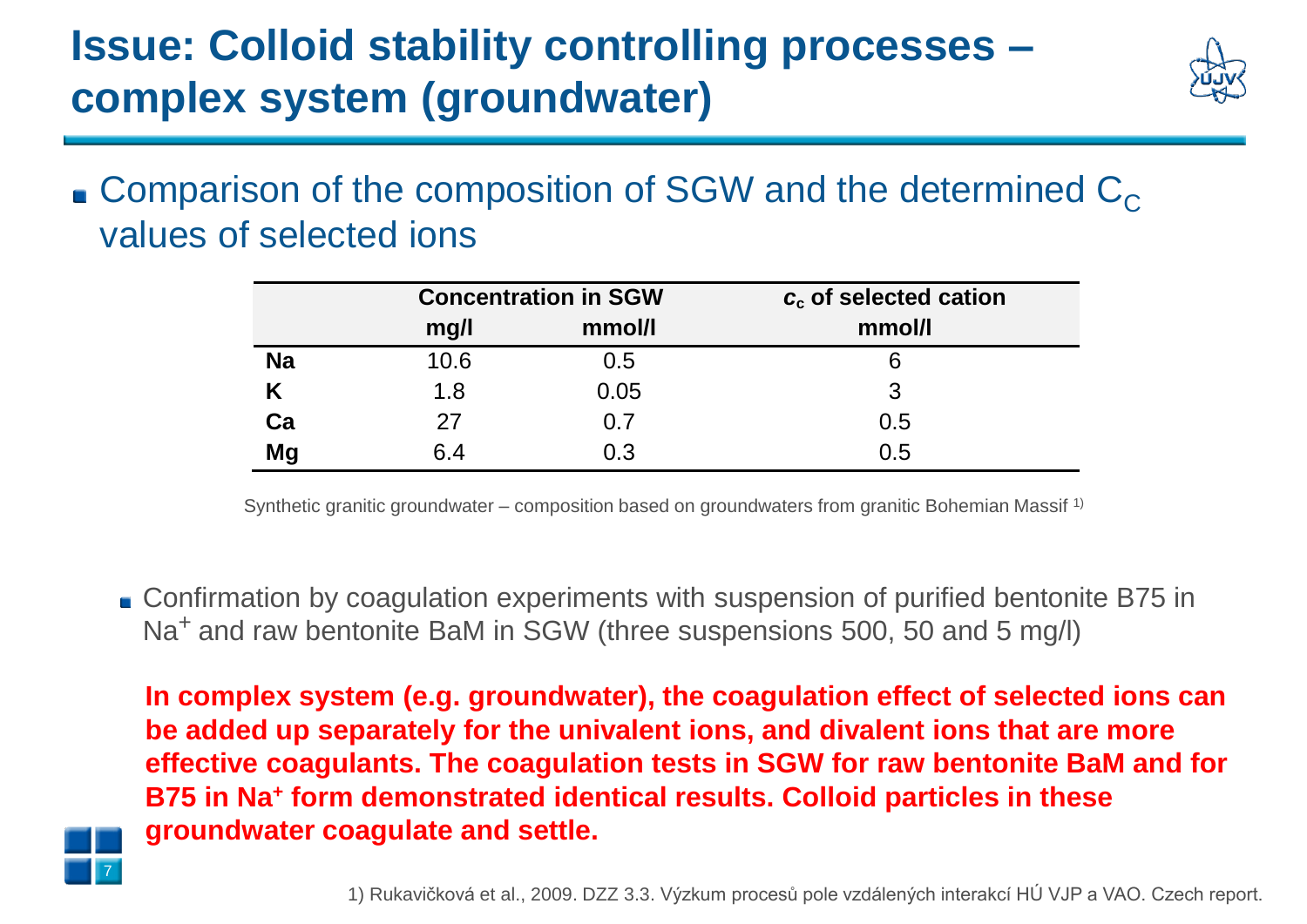### **Issue: Influence of other factors to colloid stability - effect of humic acid**



**Expectations:** 



Some pictures: Rasmus Eriksson, B+Tech Oy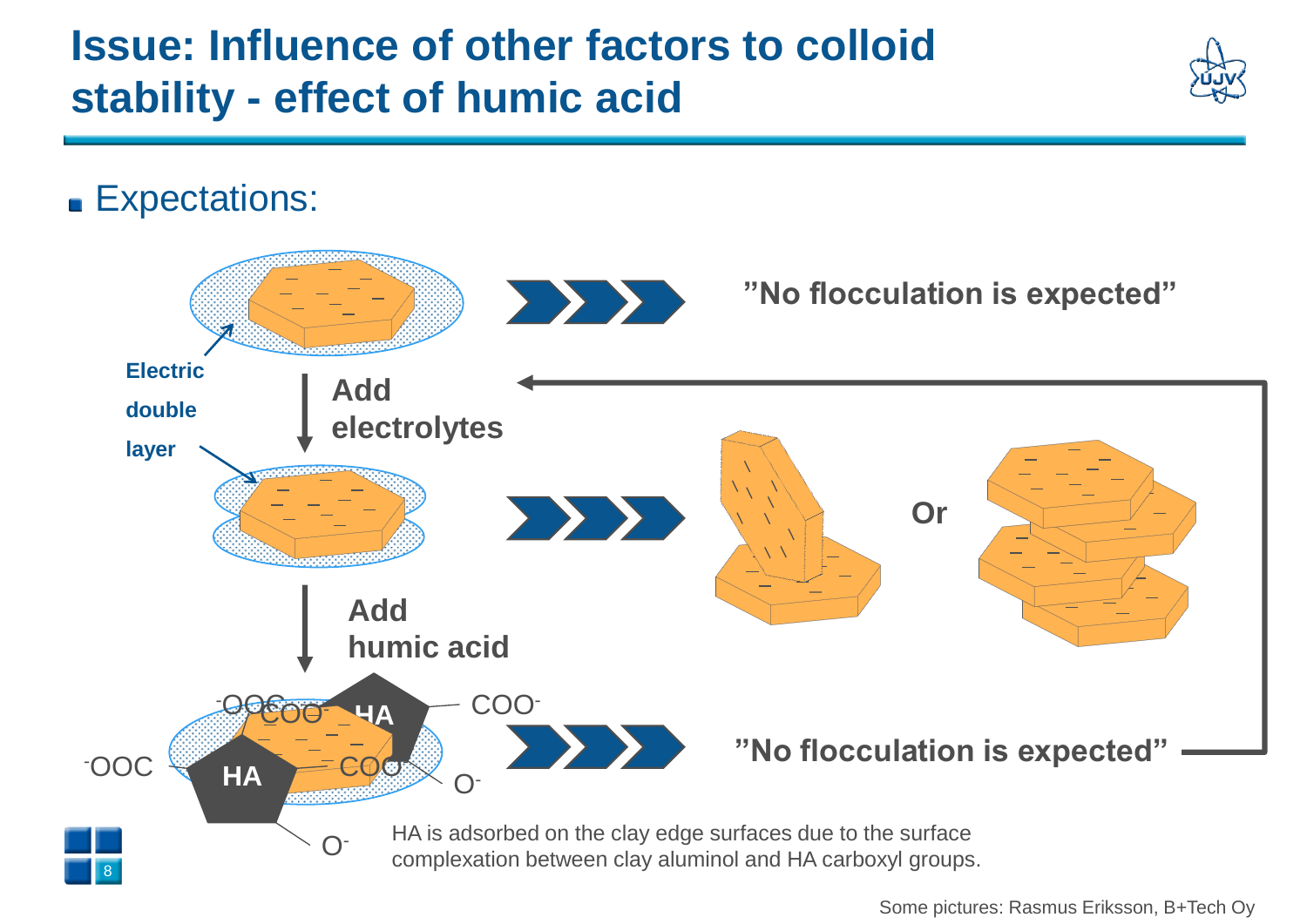## **Issue: Influence of other factors to colloid stability - effect of humic acid**



#### **Experimental results**

- The  $\textsf{C}_\textsf{c}$  of NaCl and CaCl<sub>2</sub> in presence of HA were determined in the series of test-tube coagulation tests
- Bentonite B75 in Na<sup>+</sup> as suspension in distilled water (only for 50 mg/l)
- HA-12/3 concentrations expressed as mg/l of total organic carbon (TOC)

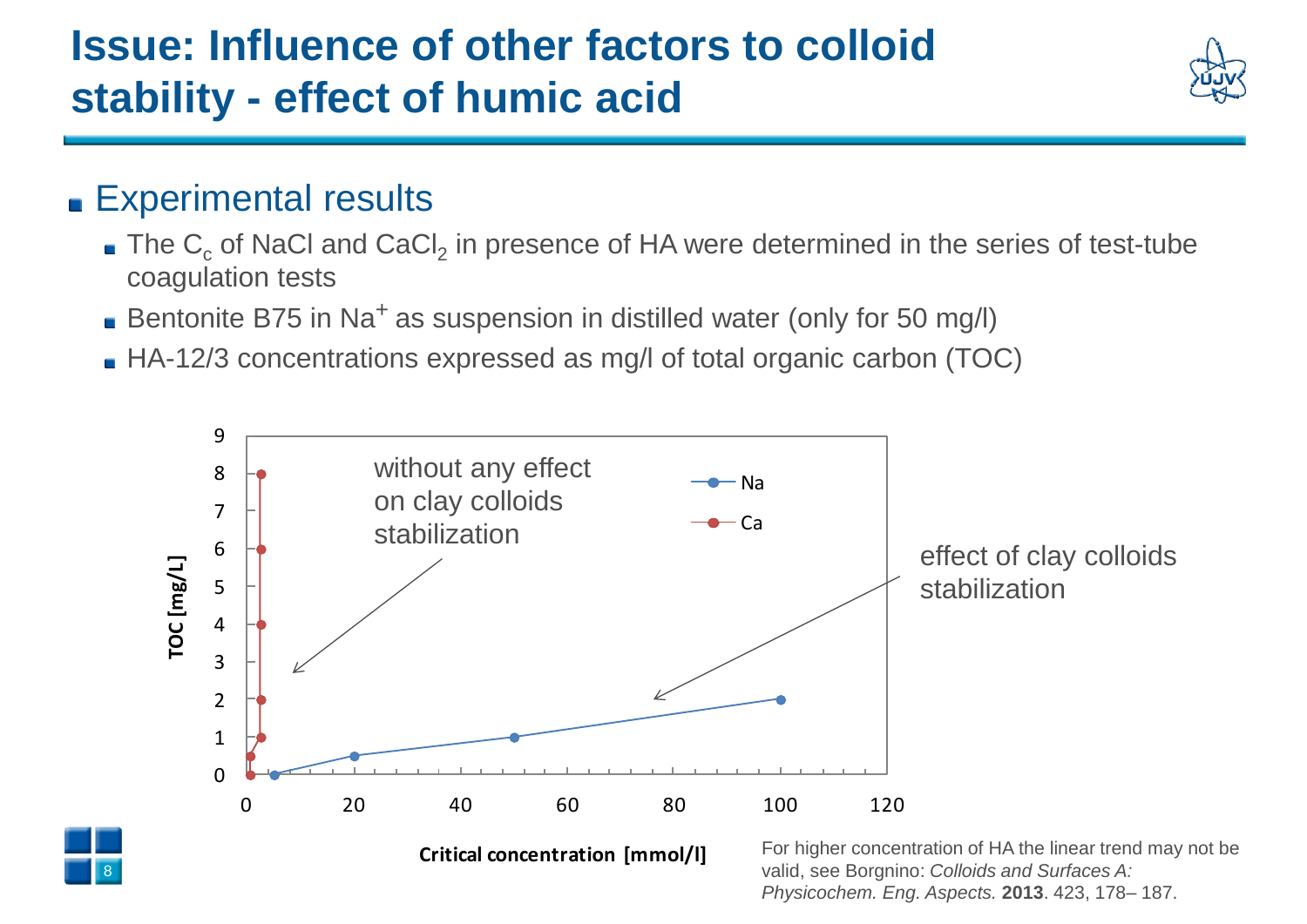### **Issue: Colloid stability controlling processes – coagulation kinetics**



Bentonite B75 in Na<sup>+</sup> as suspension in distilled water - 0.005 % w/w Bentonite B75 in Na+ as suspension in distilled water - 0.005 % w/w



**Below the CCC the mean hydrodynamic size does not change with time; above CCC the mean hydrodynamic size increases with time. The size change in a given time is dependent on electrolyte concentration. During the first 30 min. the size change is fast (fast coagulation) and decreases with time. After one hour the mean hydrodynamic size is quite similar for all electrolyte concentrations and particles aggregation is slow.**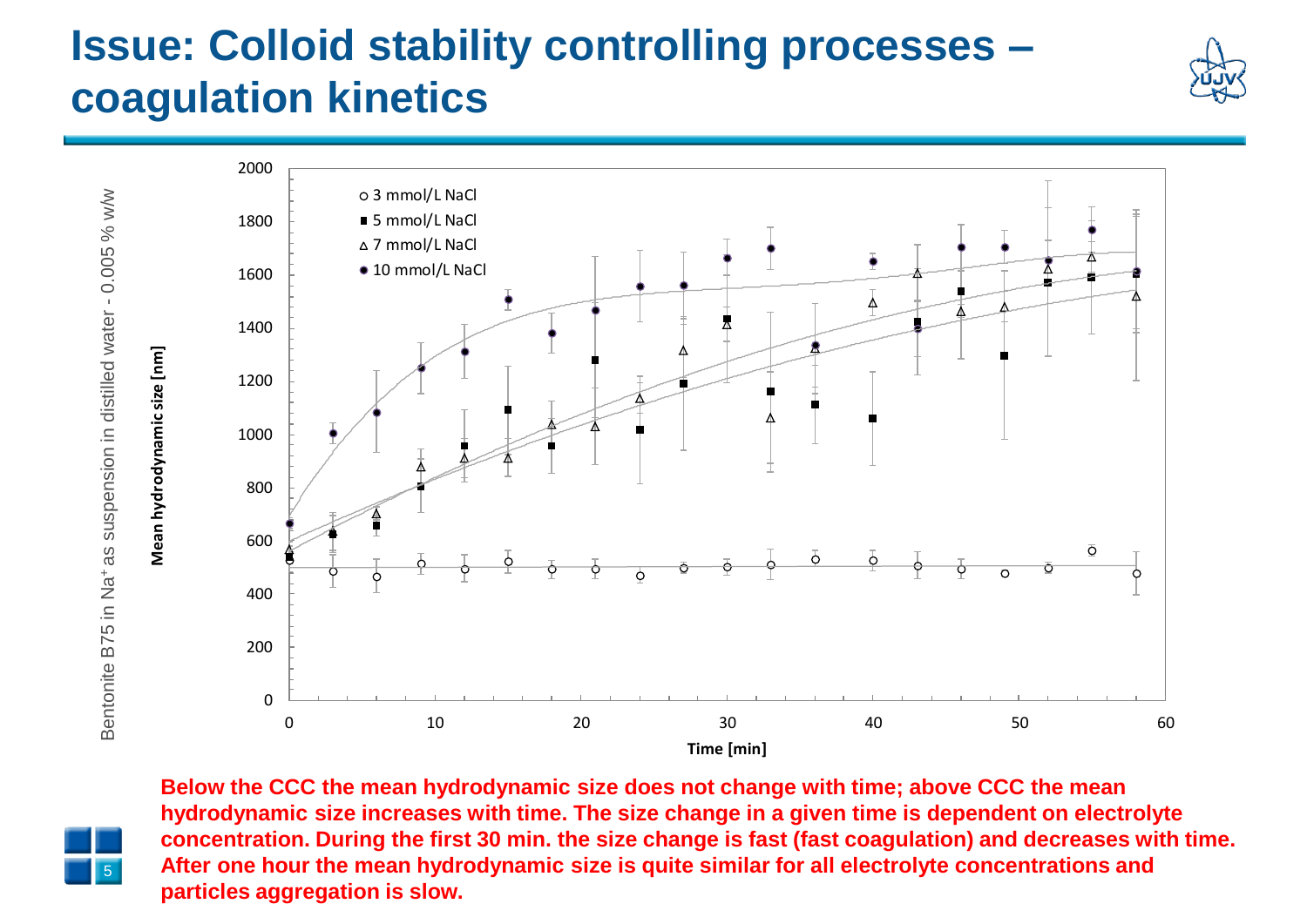### **Issue: Colloid stability controlling processes – coagulation kinetics + humic acid**



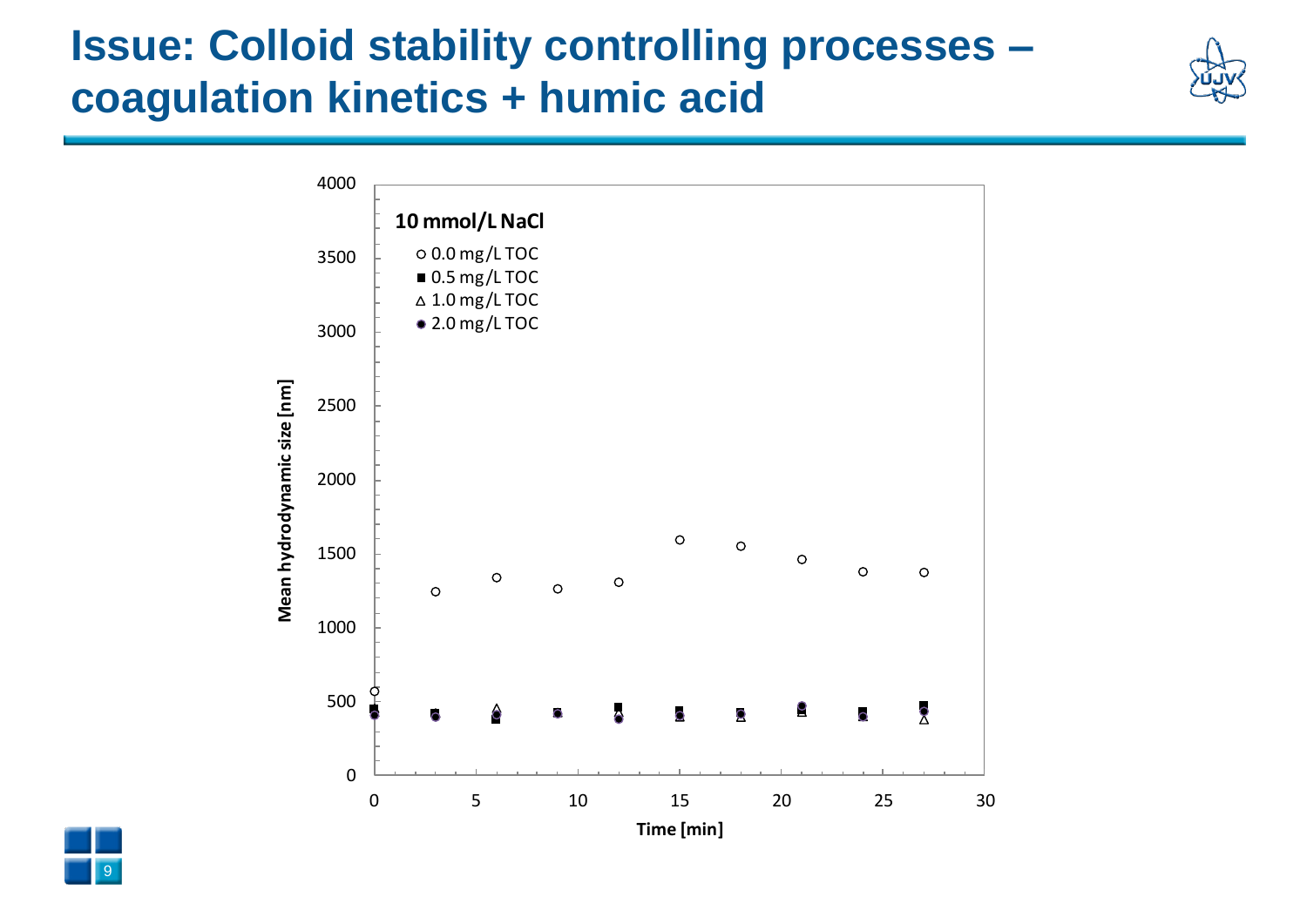### **Issue: Colloid stability controlling processes – coagulation kinetics + humic acid**



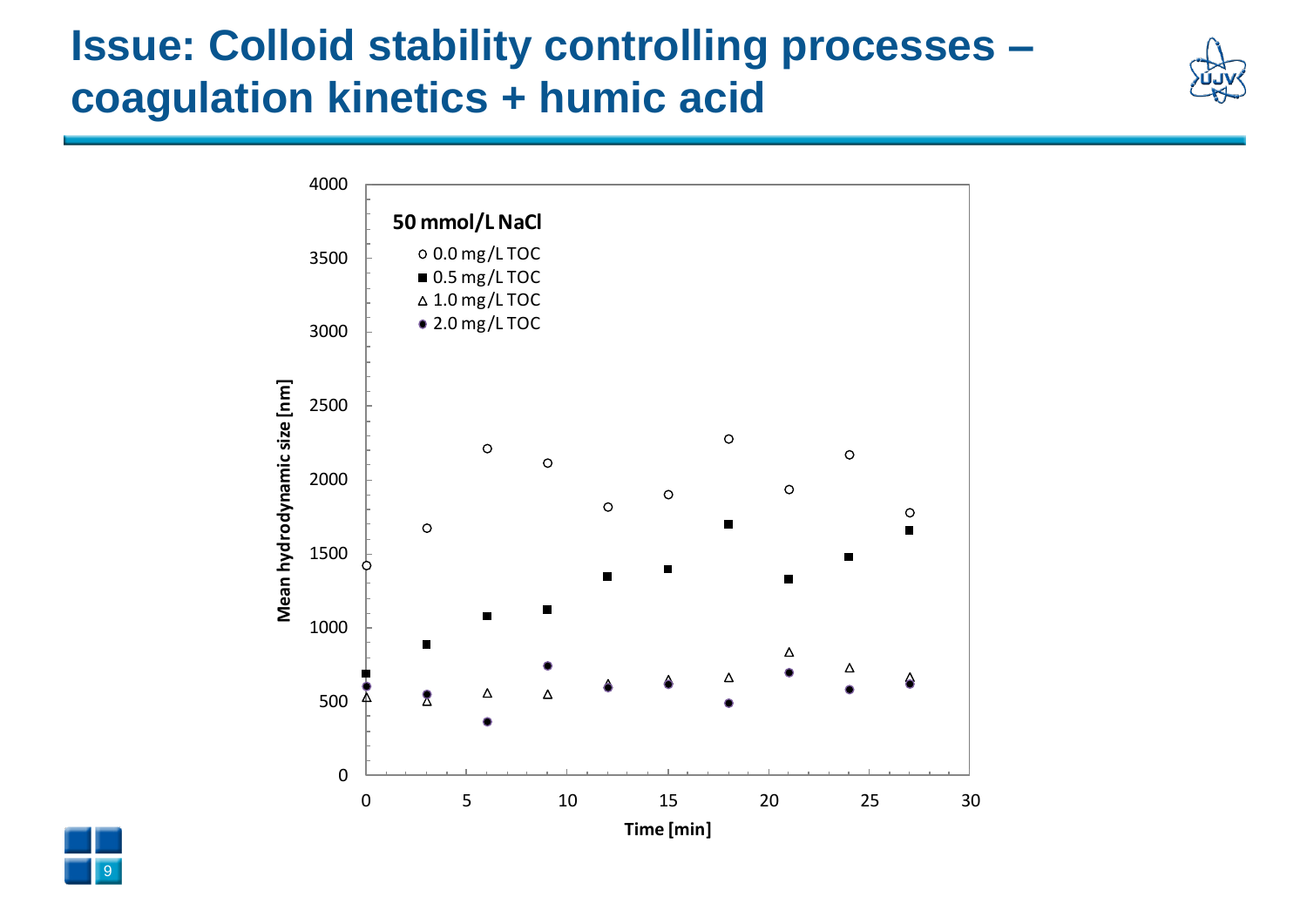## **Issue: Colloid stability controlling processes – coagulation kinetics + humic acid**